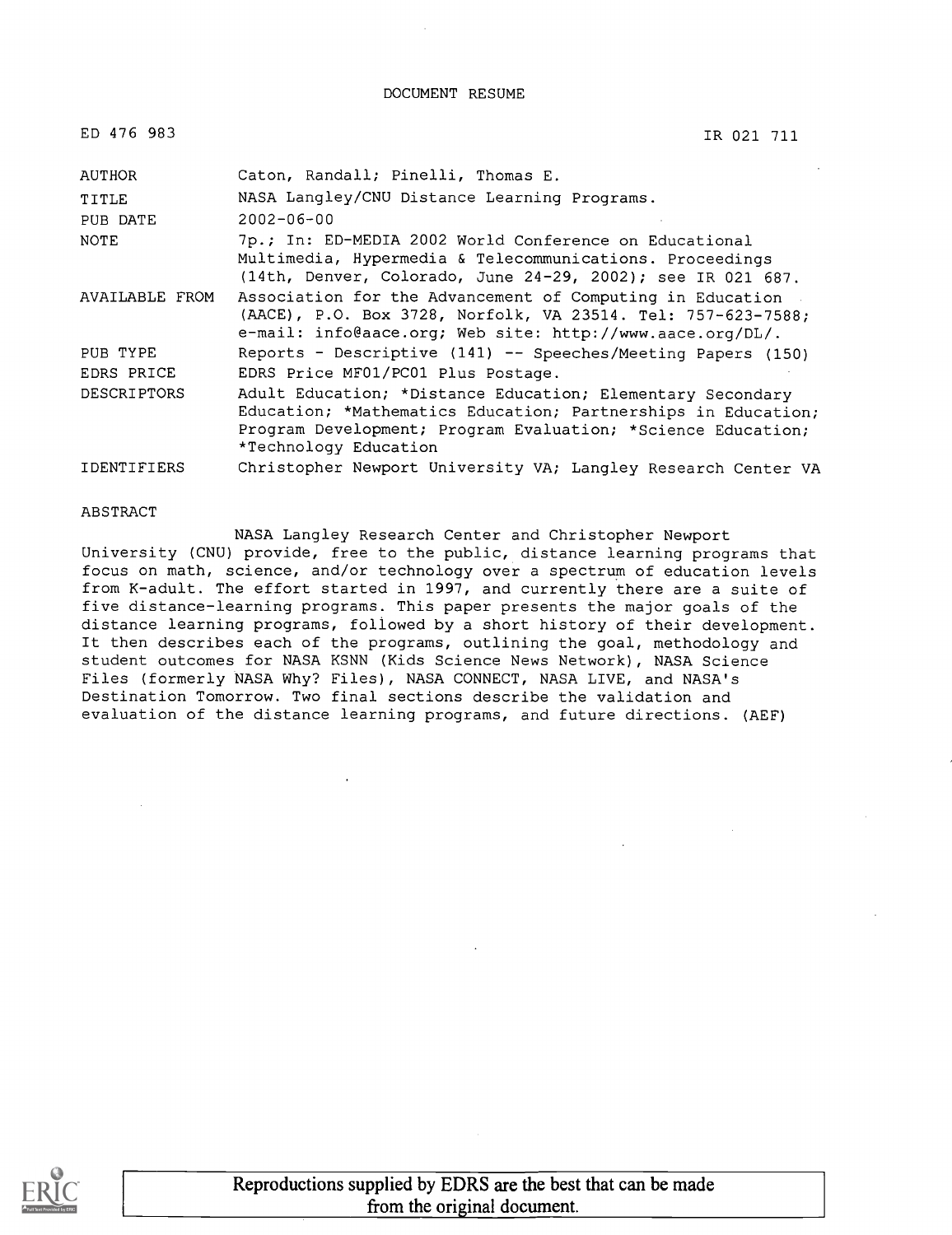# NASA Langley/CNU Distance Learning Programs

PERMISSION TO REPRODUCE AND DISSEMINATE THIS MATERIAL HAS BEEN GRANTED BY

G.H. Marks

 $\mathbf{1}$ 

TO THE EDUCATIONAL RESOURCES INFORMATION CENTER (ERIC)

U.S. DEPARTMENT OF EDUCATION<br>Office of Educational Research and Improvement<br>EDUCATIONAL RESOURCES INFORMATION

CENTER (ERIC) pThis document has been reproduced as received from the person or organization originating it,

Minor changes have been made to improve reproduction quality.

Points of view or opinions stated in this document do not necessarily represent official OERI position or policy.

By: Randall Caton & Thomas E. Pinelli

BEST COPY AVAILABLE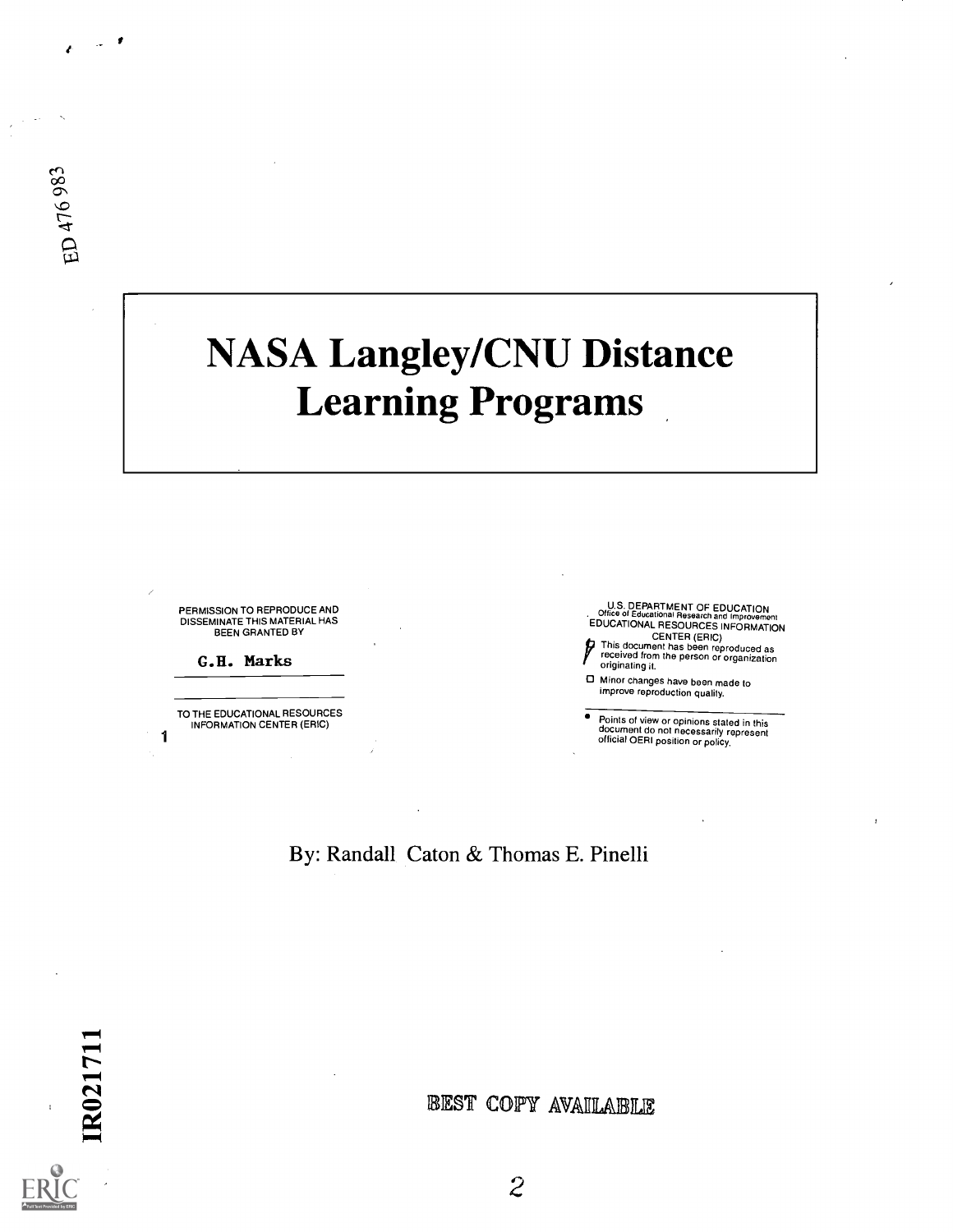## NASA Langley/CNU Distance Learning Programs Randall Caton, Christopher Newport University, 1 University Place, Newport News, VA 23606 Thomas E. Pinelli, Office of Education, NASA Langley Research Center, 17 Langley Blvd., Mail Stop 400, Hampton, VA 23681

## I. Introduction

 $\mathcal{L}$ 

NASA Langley Research Center and Christopher Newport University (CNU) provide, free to the public, distance learning programs that focus on math, science, and/or technology over a spectrum of education levels from K-adult. The effort started in 1997, and we currently have a suite of five distance-learning programs. We have around 450,000 registered educators and 12.5 million registered students in 60 countries. Partners and affiliates include the American Institute of Aeronautics and Astronautics (AIAA), the Aerospace Education Coordinating Committee (AECC), the Alliance for Community Media, the National Educational Telecommunications Association, Public Broadcasting System (PBS) affiliates, the NASA Learning Technologies Channel, the National Council of Teachers of Mathematics (NCTM), the Council of the Great City Schools , Hampton City Public Schools, Sea World Adventure Parks, Busch Gardens, ePALS.com, and Riverdeep.

## H. Major Goals of Distance Learning Programs

Our mission is based on the "Horizon of Learning," a vision for inspiring learning across a continuum of educational experiences. The programs form a continuum of educational experiences for elementary youth through adult learners. The strategic plan for the programs will evolve to reflect evolving national educational needs, changes within NASA, and emerging system initiatives. Plans for each program component include goals, objectives, learning outcomes, and rely on sound business models.

It is well documented that if technology is used properly it can be a powerful partner in education [1]. Our programs employ both advances in information technology and in effective pedagogy to produce a broad range of materials to complement and enhance other educational efforts. Collectively, the goals of the five programs are to increase educational excellence; enhance and enrich the teaching of mathematics, science, and technology; increase scientific and technological literacy; and communicate the results of NASA discovery, exploration, innovation and research.

All pre-college distance learning programs support the national mathematics, science, and technology standards; support K-12 systemic change; involve educators in their development, implementation, and evaluation; and are based on alliances and partnerships.

In addition the programs seek to invoke a sense of geographic, ethnic and cultural diversity by featuring schools from all over the U.S.; schools from urban, suburban, and rural areas; public, private, and religious schools; and schools with large populations of African-American, Asian and Hispanic students.

## III. History of Distance Learning Programs

The Office of Education at NASA Langley began its first distance first learning program, NASA CONNECT, in 1997. The second and third programs, NASA Science Files (formerly NASA Why? Files) and NASA's Destination Tomorrow premiered in 2000. The fourth and fifth programs, NASA's Kids Science News Network (KSNN) and NASA LIVE, premiered in 2001. CNU joined the effort in 1999. The programs have won numerous awards for distance learning, videography, and web design.

## IV. Description and Methodology for Distance Learning Programs

We define distance learning as "getting people--and often video images of people--into the same electronic space so they can help one another learn," and we provide "a system and process that connects learners with distributed sources"[2]. All the programs are appropriate for one or more of the following national audiences: public, private and parochial schools; home schoolers; girls and boys clubs, colleges and universities, parents, teachers, caregivers, and adult learners. In this section we discuss the methodologies used to create the various distance learning programs. The broadcast components air nationally on PBS stations and on many Cable Access Channels, but are also available on tape, DVD, and the web.

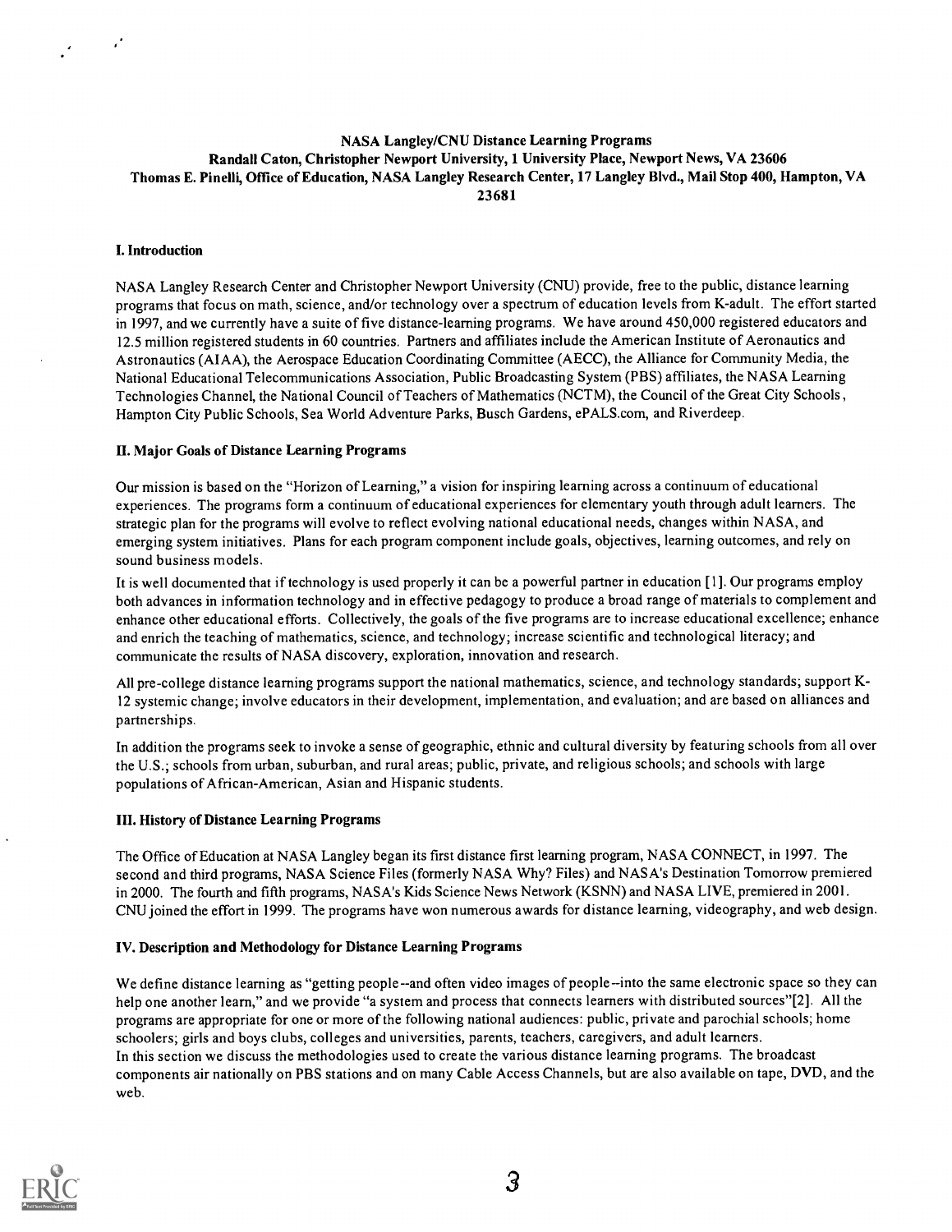## A. NASA KSNN

 $\mathcal{L}$ 

Goal: Support national efforts to prepare all children to succeed in mathematics, science, and technology.

Description: NASA's KSNN is a series of 1-minute news breaks and associated web support and activities that uses children to explain to people of all ages specific mathematics, science, technology, and computer science concepts that often address misconceptions. Confronting misconceptions at an early age with the combination of lively, kid-oriented newsbreaks and activities will fit well into the grade 3-5 classrooms. The newsbreaks will get wide visibility as interstitials on Public Television and commercial networks. See the web site at ksnn.larc.nasa.gov for more information.

Methodology: We have a pilot program in place at CNU to develop scripts, activities, and web page content for NASA KSNN. Teams of 3-4 students develop scripts, activities, background material and web page content for one of NASA's KSNN newsbreaks as part of their course work and the teams find a content expert for their project at CNU, NASA, Jefferson Lab, or another appropriate institution. Effective communication with 3-5 graders through the video medium is presented in class; students present their newsbreak for video taping and report on the other components. Finally, a committee of CNU and NASA judges selects the best projects each semester for production. Involving pre-service teachers is valuable for their education and introduces them to NASA distance learning programs that they can use in their classrooms.

Student Outcomes: 1) Stimulate interest in and increase understanding of mathematics, science, and technology; 2) correct commonly held mathematics, science, and technology misconceptions; 3) gain awareness of NASA: programs, projects, and facilities; 4) increase scientific and information technology literacy; 5) increase interest of minority and female students in mathematics, science, technology, and NASA; and 6) improve literacy of students who do not use English as their primary language.

## B. NASA Science Files (formerly NASA Why? Files)

Goal: The NASA Science Files television broadcast, web site, and educators' guide use Problem-Based Learning (PBL) to help students in grades 3-5 explore topics through scientific inquiry.

Description: This program consists of a series of four, standards-based instructional programs for grades 3-5 that introduce students to science as inquiry, the scientific method, problem-based learning and NASA. Each 60-minute program is divided into four 15-minute "teachable segments" and is supported by a web site and resource-rich teacher guide. See the web site at scifiles.larc.nasa.gov for more information.

Methodology: In the television broadcast, the tree house detectives are confronted with real-world problems and are provided with the knowledge and tools to attack the problem. The tree house detectives walk through the problem solving process during the four 15-minute instructional segments, reaching a solution in the final segment. The television broadcast features content experts from NASA and the community with careers requiring problem-solving skills, museum resources, experiments, and classroom activities to help the tree house detectives solve the problem. The web component of the NASA Science Files is the nerve center of the learning experience and contains separate sections for students, educators, and parents. The kids' tree house contains content information, exp eriments and activities, experts to contact, and a variety of other resources to aid student teams in finding possible solutions to the featured online problem. The design of the site encourages the teams to take on roles and approach solving the online problem as a scientist would. An array of Problem-Based Learning tools (action plan, basic design log, PBL questions, "get up and go", problem board, problem log, reflection journal, scientific investigation log, scientific method flowchart, scientific process log, and web site evaluation) is readily available for them to employ as they research the problem. The web site provides resources and guidance for the team's culminating report and presentation. The educators' area of the site is structured so that essential information is one click away and other information a maximum of three clicks away. It contains an overview of the NASA Science Files television broadcast, web site, and educators' guide and is an excellent starting point for professional development in the area of PBL. PBL instructional tools and strategies, worksheets, classroom activities, and assessment tools can also be found on the site. The educators' guide is designed to augment the television broadcast and can be downloaded from the web site or received in the mail. The guide features segment overviews, program objectives, vocabulary, classroom activities, worksheets, literature and Internet resources, and implementation strategies. A team of elementary school teachers, NASA researchers, and NASA Distance Learning Center staff develops the programs and guides.

Student Outcomes: 1) Increase understanding of Problem-Based Learning and science as inquiry; 2) develop the literacy and technology skills needed to use the Internet for investigation and research; 3) increase scientific and technological literacy; 4) gain awareness of careers requiring problem-solving skills, mathematics and science proficiency, and technology application; 5) view mathematics, science, and technology as a process requiring creativity, critical thinking, and problem-solving skills; 6) gain awareness of NASA: programs, projects, and facilities; and 7) overcome stereotyped beliefs by learning about women and minorities actively involved in challenging engineering and scientific tasks.

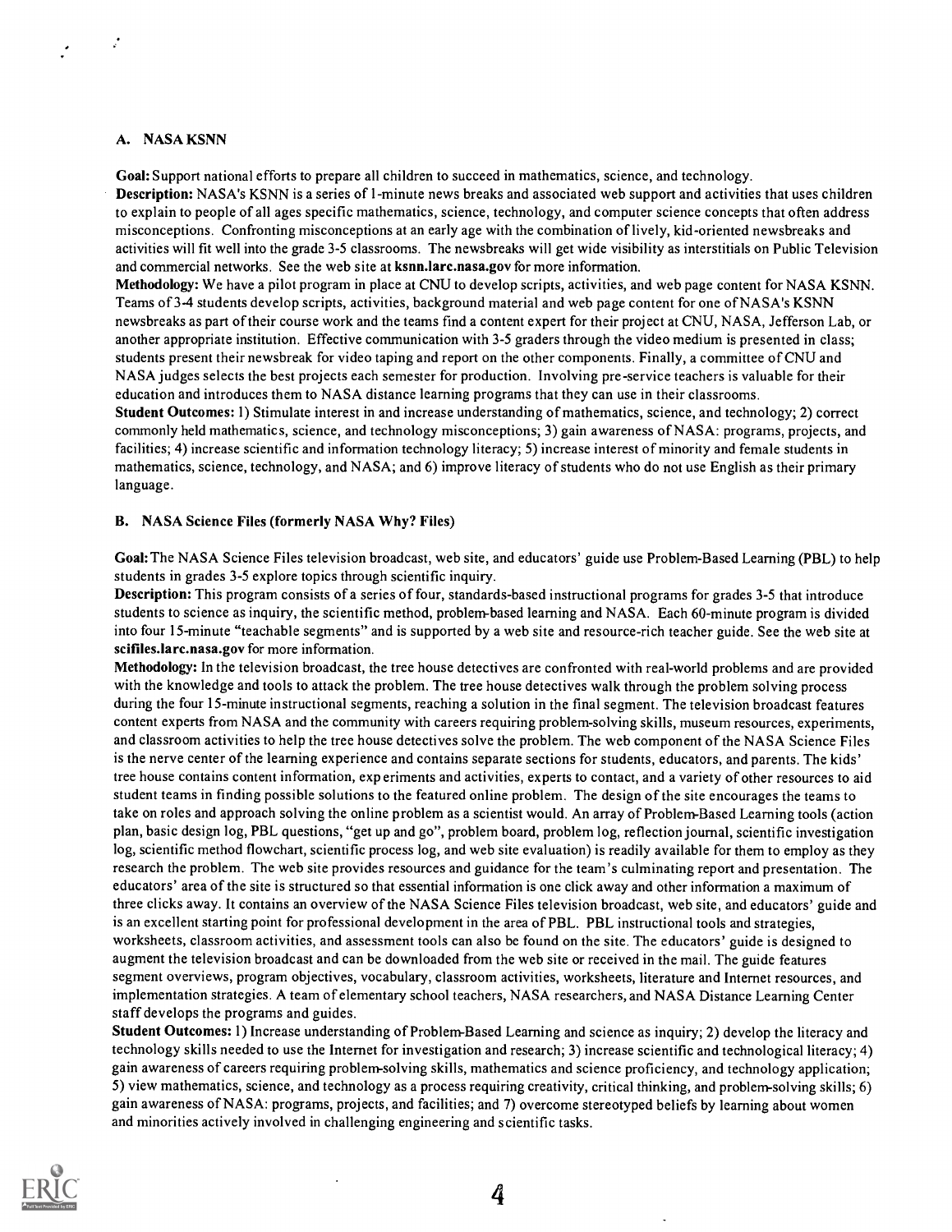## C. NASA CONNECT

Goal: Support the integration of mathematics, science, and technology in grades 6-8.

Description: NASA CONNECT establishes the "connection" between the mathematics, science, and technology concepts taught in the classroom and NASA research. Each program consists of a 30 minute broadcast (also available on video tape), a classroom activity, and a web activity, which are supported by a web site and resource-rich teacher guide. See the web site at connect.larc.nasa.gov and published articles [3,4] for more information.

Methodology: The three components complement one another and produce a cohesive, flexible unit for classroom use. The broadcast intersperses classes of students from diverse backgrounds and geographical locations doing the classroom and web activities with NASA experts from diverse backgrounds who describe their research and use of mathematics. Two dynamic hosts weave the story together and take the students on an adventure in learning. Throughout the video, the cartoon character Norbert invites the viewers to pause and consider questions on what they are learning. Short animated mathematics activities are featured during the video as reinforcement. The script for the video is produced in conjunction with educators and the scientists featured in the video to be an effective learning experience for middle school students. The activities are developed and tested by educators who provide an overview, connections to national standards, resources, a glossary, a comp lete description of the activity, and extensions and questions. In practice a teacher would ideally first use the video with the class, next do the classroom activity, and finally act as a facilitator for the web activity. However, teachers often don't have the time for all three components so they are designed as independent units.

Student Outcomes: 1) Make connections between the mathematics, science, and technology taught in their classroom and the real world applications by observing NASA engineers and scientists; 2) increase understanding of mathematics, science, and technology concepts through hands-on and interactive web activities; 3) develop the literacy and technology skills needed to use the Internet for investigation and research; 4) view mathematics, science, and technology as a process requiring creativity, critical thinking, and problem-solving skills; 5) gain awareness of careers requiring problem-solving skills, mathematics and science proficiency, and technology application; 6) gain awareness of NASA: programs, projects, and facilities; and 7) overcome stereotyped beliefs by learning about women and minorities actively involved in challenging engineering and scientific tasks.

## D. NASA LIVE

Goal: Increase the understanding of mathematics, science, technology, and NASA among: K-12 students and educators, 13- 18 students and faculty, and adult (life long) learners in formal and informal settings.

Description: NASA LIVE consists of a series of synchronous (two-way), interactive videoconferencing sessions designed to communicate NASA Langley research, educational programs and career opportunities to educators and students in grades K-12, grades 13-18, and adult learners. A 30 topic series is currently available on the NASA LIVE web site at live.larc.nasa.gov. Methodology: The programs address the educational need to connect students to real problems and real world applications of mathematics, science, engineering and technology (MSET). Therefore, program topics are chosen based on an educational need to complement university courses relating to MSET as well as aeronautics. After completing the online registration and confirming the presentation date and time, participants (i.e., a NASA researcher with faculty and students) are engaged in an interactive videoconference live from NASA Langley. Each videoconference consists of a 60-minute session divided into a 30-minute presentation, a 20-minute Q&A segment, and a 10-minute overview of educational and professional opportunities. Outcomes: 1) Stimulate and increase scientific and technological inquiry and literacy; 2) enhance, enrich, and facilitate the learning process; 3) model the effective use and integration of instructional technology; 4) raise awareness of NASA pre-college, college/university, and distance learning programs; 5) gain awareness of NASA: programs, projects, and facilities; 6) increase NASA and university collaboration; 7) increase outreach to the informal education community; 8) increase interest of under-represented groups in mathematics, science, technology, and NASA; 9) improve literacy of students who do not use English as their primary language.

## E NASA's Destination Tomorrow

Goal: Create and heighten the interest of high school students and adult learners in mathematics, science, technology, and NASA.

Description: Destination Tomorrow is a series of five 30-minute nationally aired video programs designed to increase the scientific literacy of educators, parents and lifelong learners. The material is drawn from current research and spin-offs developed at NASA Centers – primarily the NASA Langley Research Center. See the web site at destination.larc.nasa.gov for more information.

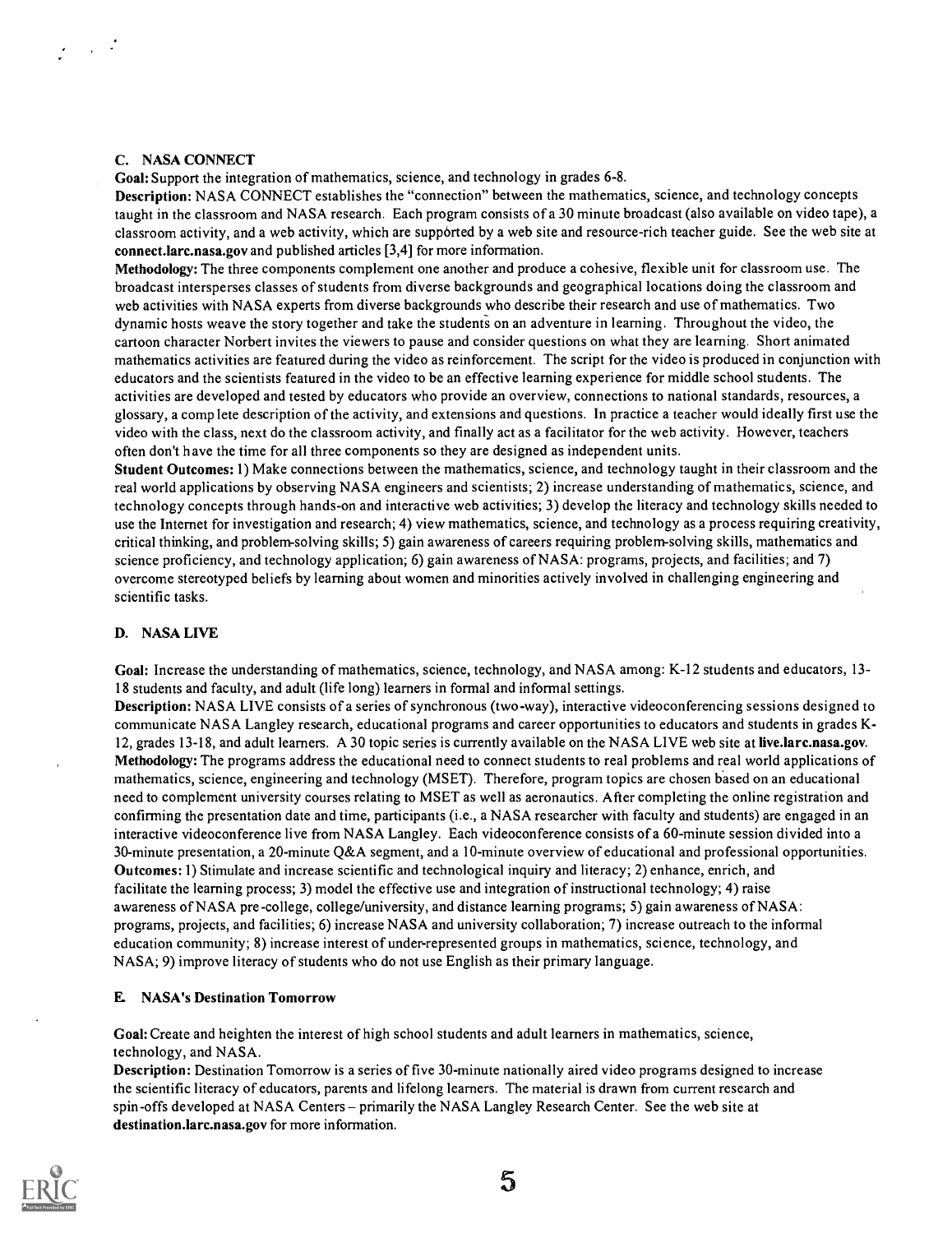Methodology: Research, theory and principles of adult learning guide the developers. Topics are chosen to broaden the public's perception of NASA beyond space and flight by discussing less known spin-offs of NASA researchers. The 30-minute show is divided into five 5-minute segments: Behind the Scenes, How It Works, On the Runway, Future/Tech Watch, and Retrospective and two 30-second "Did You Know?" vignettes. Two hosts set the tone of the show and introduce the segments. Individual correspondents cover the segments in depth and interview one or two researchers.

Outcomes: 1) Stimulate and increase scientific and technological inquiry and literacy; 2) enhance, enrich, and facilitate the learning process; 3) gain awareness of NASA: programs, projects, and facilities; 4) interest NASA and university collaboration; 5) increase outreach to the informal education community; 6) increase interest of under-represented groups in mathematics, science, technology, and NASA; 7) improve literacy of students who do not use English as their primary language.

#### V. Validation and Evaluation of Distance Learning Programs

#### A. Testing and Evaluation of Activities and Web Site

All NASA CONNECT activities are tested by teachers during a special summer program and during the school year in nearby school systems. During the academic year, focus groups of middle school teachers select three NASA CONNECT programs. The teacher and students are observed by NASA distance learning educators as the teachers use the three program components with their students. The observations, informal discussions, and final evaluation report from the teachers serve as tools to continually improve the program. Activities from other NASA centers are tested by the providers. As part of the NASA Science Files web site development, formative evaluation and usability tests are conducted before and during each season with the help of public and home-based educators in grades 3-5. The results are evaluated and used to improve the usability and structure of the web site. Testing in the development cycle is essential to ensure a quality product.

## B. Analysis of Survey Data

 $\mathbb{R}^n \times \mathbb{R}^n$ 

NASA CONNECT has been evaluated by surveys sent to registrants for three years and NASA Science Files for one year. Although the original questions have been included each year, new questions have been added to improve the survey. For the NASA CONNECT 1999-2000 season [5], 1000 registrants were selected randomly and 27% of the responses were usable (out of a 34% response rate). A total of 99 questions in 9 categories were asked regarding instructional technology and programming in the classroom. Generally, the respondents agreed that instructional technology has a positive impact on learning, is supported by the administration, and that facilities are available for its use. In particular, they strongly supported web-based activities and would like to see more NASA web activities. The assessment of the NASA CONNECT programs was very positive, with overall ratings ranging from 4.17 to 4.63 on a 5-point Likert scale (compared to 4.09 to 4.61 for the 1998- 1999 season [6] and 3.97 to 4.56 for the 2000-2001 season). The videos, lesson guides, classroom activities, web activities, and web site were all very highly rated. The use of the videos ranged from 19% to 44%, lesson guides from 22% to 50%, classroom activities from 18% to 42%, and web activities from 9% to 13%. The low use of NASA web activities is in contradiction with the high ratings for positive impact on learning, availability of technology, and desire for more web activities. The low usage may simply reflect that the web activities are the last in the chain of the NASA CONNECT learning offerings (video, classroom activity, web activity). Further, the three lowest ratings for the NASA web activities were: content easily integrated into curriculum (4.09), able to complete in reasonable time (3.86), and appropriate for my students (4.04). Survey data for NASA Science Files for 2000-2001 have overall ratings from 4.39 to 4.64. Both programs have been given consistently high ratings for their program offerings.

Continental Research Associates (Norfolk, VA) conducted an evaluation of NASA's Destination Tomorrow. The methodology included telephone interviews with 400 (out of 537) managers of cable access television stations across the United States that aired the programs in the 2000-2001 season. Overall, the findings were extremely positive. Significant among the findings were (1) 73.5% of the station managers said that the quality of the programs in the series is "better than average" when compared to other educational programming their station airs; (2) 90.5% indicated the five programs in the 2000-2001 series have been successful in educating people about what NASA Langley does; (3) 64.8% of the stations airing NASA's Destination Tomorrow reported that the programs have been "very well received" by their audience; and (4) about 80% of those television station managers interviewed stated that the information provided by NASA Langley in the five programs is "very credible."



6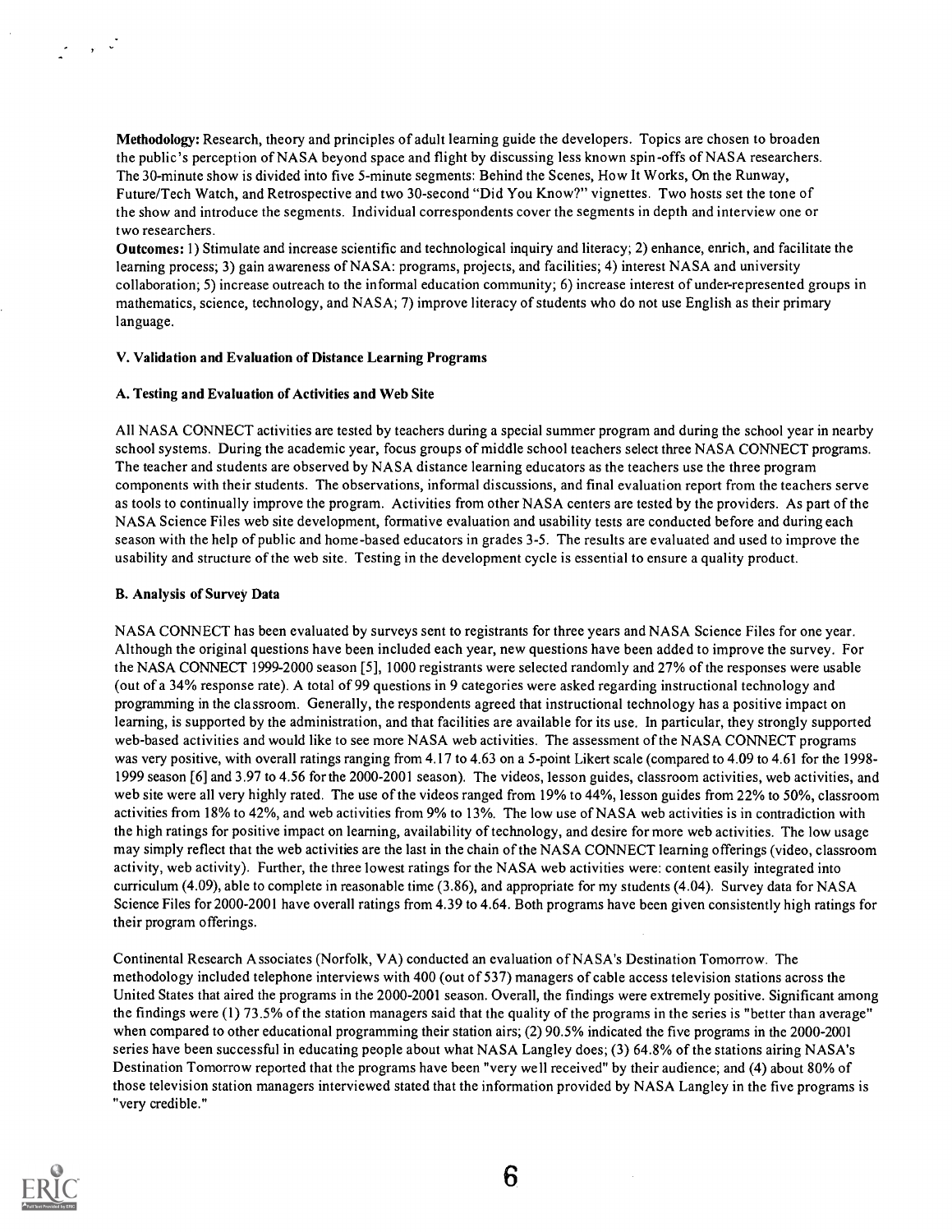## VI. Future Directions

 $\sim$   $\sim$ 

NASA's KSNN is in its first season and the one-minute newsbreaks appear to be on target for programming demand in the grade 3-5 category. Spanish versions of NASA's KSNN programs and web site are complete for the first year and 12 more are planned. Once we have had experience developing the content, we will open up the newsbreaks and web content to a statewide competition. NASA Science Files had a very successful first two seasons and the web page will continue to evolve into a more useful learning center. NASA CONNECT is the most mature of the programs and will continue its present course using the survey results to improve the programs. We are currently streaming some of the video broadcasts from our web site. In the future a complete year's programs (video broadcasts, lesson plans, and web activities) will be collected on one DVD for dissemination. NASA LIVE is in its infancy but promises to be a very useful program for on-demand video conferencing and has already progressed towards including the K-12 audience in the future. The current mode of video conferencing is directly through ISDN connections. In the future we plan to move to web conferencing and increase the number of available topics. Faculty and students will assess the quality of the content, web-based materials, method of delivery, and the presenter by using an online evaluation. NASA's Destination Tomorrow also had a very successful first season and will continue along the same lines to produce quality programs that we plan to market to commercial TV. The 5-minute segments are available in Spanish and on DVD. For all the programs, we will continue to promote dissemination and use of the many learning opportunities for all ages. It is clear that it is important to train teachers in the use of our technology-based activities in general and to promote the use of our web activities. We plan to address the need for training in using technology because of the concern expressed in the educational community [7,8]. We will develop web-based training, including technology training for teachers so that they can to use our program's components effectively in the classroom.

## References

1. How People Learn: Brain, Mind, Experience, and School, National Research Council, (National Academy Press, Washington, DC, 1999)

2. Putting the Learning into Distance Learning, B. Filipczak, TRAINING 32, no. 10, pp. 111-118 (October 1995), EJ 511 253.

3. NASA CONNECT: Three Years after the First Broadcast, T. E. Pinelli, K. L. Frank, and M. Waheed, TELECON East Proceedings (Washington, DC, March 3, 2000).

4. New Distance Learning Approaches to Remote Sensing Education, E. J. Prior, T. M. Pinelli, R. M. Starr, S. E. Massenberg, paper presented at the IEEE International Geoscience and Remote Sensing Symposium (July 24-29, 2000, Honolulu, Hawaii).

5. Evaluating the Effectiveness of the 1999-2000 NASA CONNECT Program, T. M. Pinelli and Frank, NASA/TM-2002-211447 (February 2002) Washington, DC: NASA.

6. Evaluating the Effectiveness of the 1998-1999 NASA CONNECT Program, T. M. Pinelli, K. L. Frank, and P. L. House, NASA/TM-2000-210542 (September 2000) Washington, DC: NASA.

7. Technology and Learning, R. Allen, Curriculum Update, Association for Supervision and Curriculum Development (www.ascd.org), Fall 2001.

8. Teachers and Technology, J. Franklin, Curriculum Update, Association for Supervision and Curriculum Development (www.ascd.org), Fall 2001.

## Acknowledgments

We would like to acknowledge Shannon Ricles, Bobbye Bartels, Loren Yee, Bernie Freeman, Heidi Boyette, Jeff Seaton, Cory Gilbert, William Bensen, Chris Giersch, Jennifer Pulley, Cheryl Keeton, Katrina Townes, Kevin Krigsvold, Michael Bibbo, Clyde Lewis, Robert Starr, and William Williams for their contributions to various programs referenced in this paper. We would also like to acknowledge that NASA Grant NAG1-2219 and NASA Grant NCC 435 provide funding support for these programs.